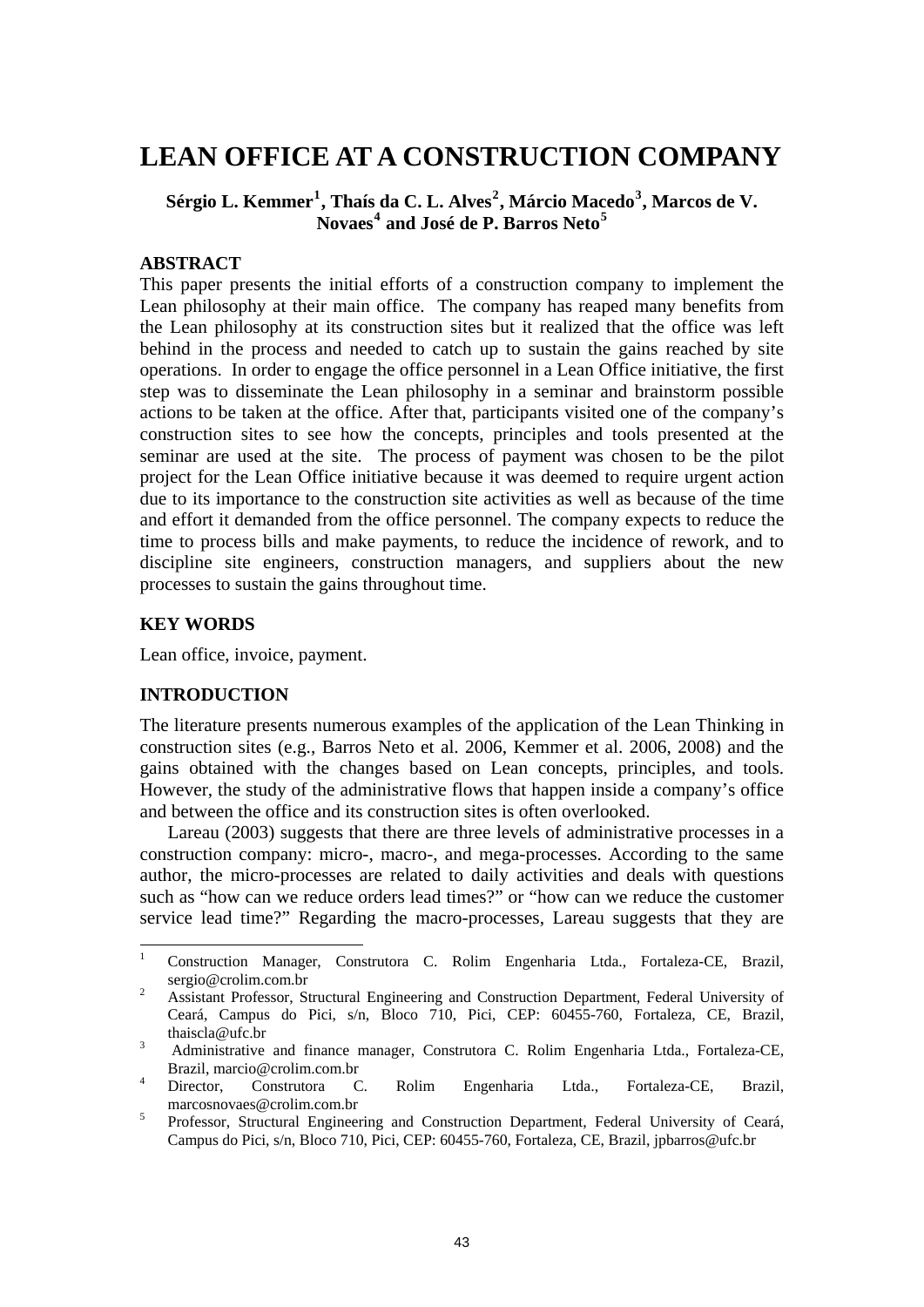related to tactical decisions such as how a company develops its activities related to customer service. Finally, the mega-processes relate to a company's strategic decisions, e.g., what market niche is more appropriate to the company's business. According to Lareau (2003), the administrative processes at the micro-level form the basis for all the other levels. He suggests that competitors may be able to copy products but not the internal capabilities a company has to develop its activities at the micro-level and how it interacts with external agents in its value chain. Thus, understanding and strengthening activities at the micro-level may give companies an edge over their competitors.

Along these lines, Reis and Picchi (2003) and Fontanini and Picchi (2005) developed a study to improve administrative activities and the business flow of construction companies. The aforementioned authors studied the process to approve design plans and specs in different government- and utilities-related agencies as well as in offices that deal with the official registration of states, buildings, and contracts.

In order to complement Reis and Picchi's (2003) research, Fontanini and Picchi (2005) used value stream mapping (VSM) to analyze the approval process in the city of Campinas (São Paulo state, Brazil). They concluded that initiatives related to the standardization of activities, the definition of work cells as in manufacturing, and the organization of activities to promote a continuous flow can reduce the lead time of the approval process for plans and specs in different government agencies. The use of VSM helped the authors to map the approval process and to identify the main bottlenecks where documents accumulated. Fontanini and Picchi (2005) observed that the lack of standardization of the activities and documents provided by both sides (the construction companies and the agencies) resulted in variable lead times for approving documents. The accumulation of documents to be transferred to the next activities in big batches also contributed to the variable and long lead times.

Based on what is suggested by the literature, this paper aims to contribute to the literature on Lean Office in Construction given the importance of the administrative processes carried out in construction companies' offices as a support system to its core activities on site.

#### **THE PURSUIT OF A LEAN OFFICE**

In the construction industry the construction site sets the demand for other activities (e.g., administrative, shop work, procurement, and logistics) that support daily site operations. However, often times due to lack of planning at construction sites, support activities are performed in a suboptimal fashion or are buffered to deal with the variability in the timing, sizing, and complexity of construction site orders (see Alves (2005) for examples of buffering practices in fabrication shops owned by mechanical contractors to deal with variable site demands). Some of the wastes generated by mismanagement at construction sites and at the offices remains invisible and/or are treated as a cost of doing business in this industry. Lareau (2003, p.20) stresses that:

> *"More often, waste is not visible or noticeable as it eats away at profits beneath the surface of everyday work. The requirement for an extra signature here, a delayed response to a phone inquiry there, two people doing the same work on different systems with different numbers, poorly run meetings, and project teams floundering without direction are all waste. Each of these wastes, and many, many more are voraciously devouring profits and alienating customers every day in every business. In all too many cases, the obvious*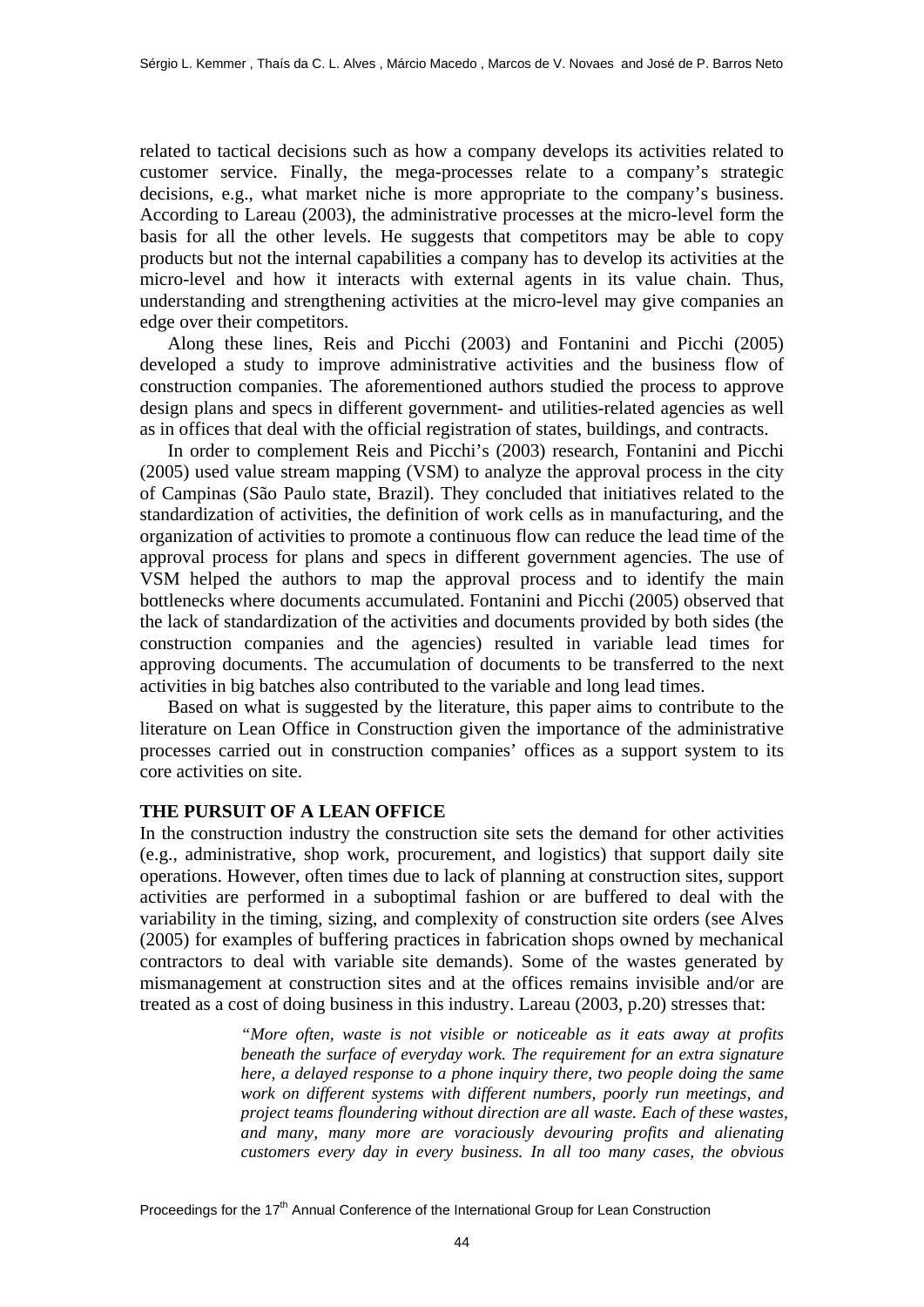*surface wastes are accepted as "the way it is" or "part of the cost of doing business" or "people will be people". This is not the attitude that world-class organizations tolerate."* 

Along these lines, the pursuit of a Lean Office goes through the recognition of the different types of wastes that happen in administrative processes. The seven wastes indentified by Ohno (1988) can also be found in an office environment, even though they take different forms and shapes and relate to paperwork, signatures, approvals, information, and other products of office work. Lareau (2003) presents a comprehensive list of types of waste that may happen in offices grouped into four categories:

- People wastes: they occur due to lack of leadership and the structure of the work environment.
- Process wastes: these are a result of poor process design and execution.
- Information waste: "(...) is a subset of process waste but one so important that it must be called out on its own. It is the loss of value caused by less that optimum information." (Lareau, 2003, p.32)
- Asset waste: "Asset waste is created by the less than optimal utilization of material and property." (Lareau, 2003, p.35)

Another important distinction to be made regarding the types of waste and the work developed at the office is that related to failure demand and value demand. According to Seddon (2009, p.2): "Failure demand is demand caused by a failure to do something or do something right for the customer". Value demand is caused by the system that works to effectively delivery value to the customer at the first time. According to Seddon (2009), failure demand may be generated by the system design and/or management that may generate more work than necessary to those performing the tasks at the office. Seddon highlights that demand should not be considered as "all the work to be done" at the office, as it may be requested to perform work that is related to fixing things (failure demand). Also, setting ambitious targets is not the way to get rid of failure demand; instead the redesign of the system should be carried out based on what the customer values.

Finally, in order to identify these wastes and where they occur in an office it is necessary to map the processes. Tapping and Shuker (2002) suggest the use of value stream maps that depict how the process happens. In addition to that, it is necessary to define metrics capable of indicating the real situation of the process depicted in the mapping phase. "*The key word here is "impact". If the person or group that is presented with the measurement cannot do something significant to affect it, it is not a metric for the group or person*" (Lareau, 2003, p.130).

# **CASE DESCRIPTION**

The study was carried out in a medium-sized construction company in the city of Fortaleza, Northeastern Brazil. The company has been involved with different programs related to quality management and innovation, and its quality management system is ISO 9000 certified. The company is friendly and open to academic studies and has been good in absorbing innovations and improvements proposed by academics and practitioners. The initiative to implement Lean concepts in the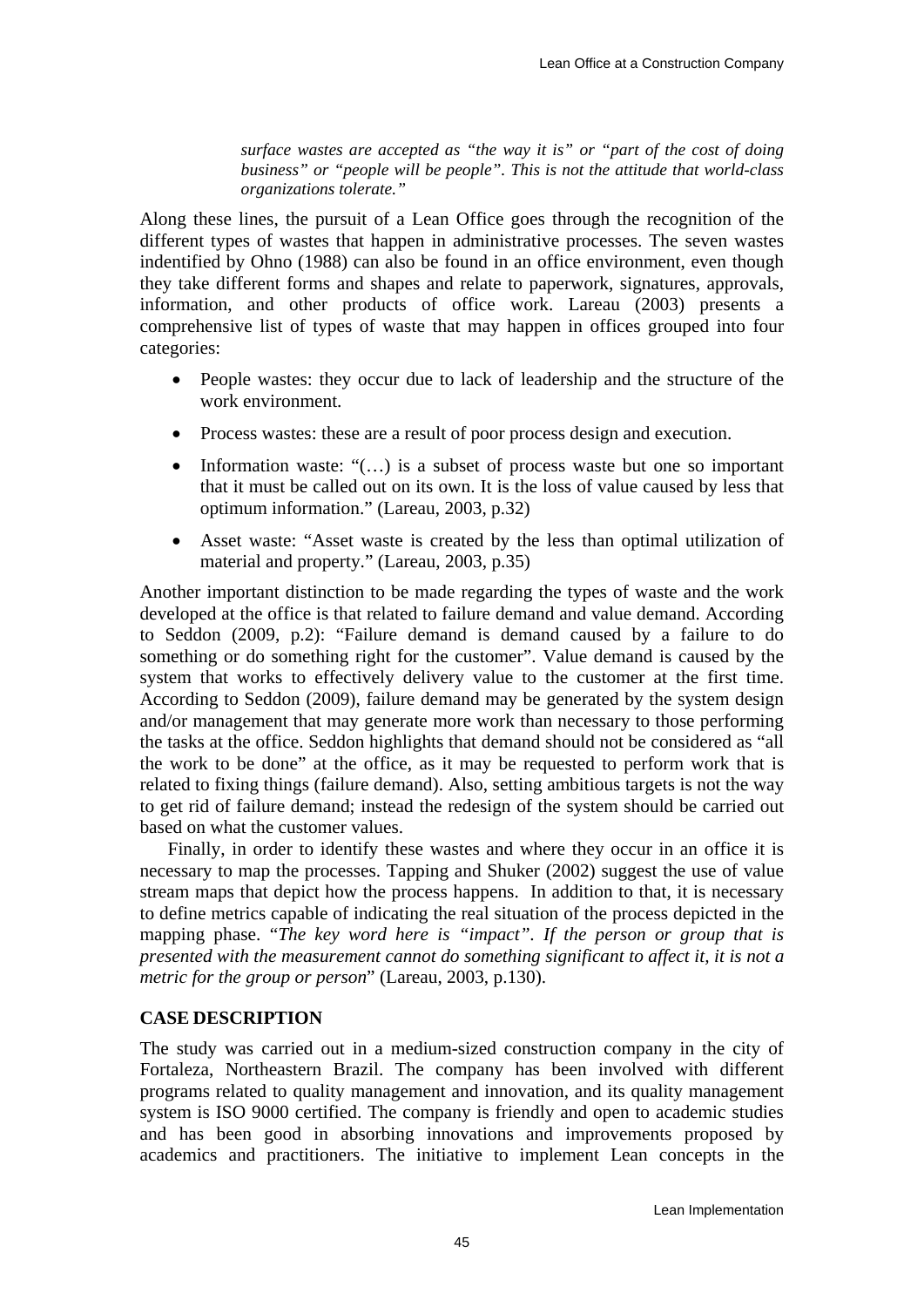company's administrative environment at its head office came out after the company reaped many benefits from the use of Lean at its construction sites (e.g., Kemmer et al. 2006, 2008 for details). The top management realized that the company needed to involve all of its collaborators in the change to a leaner environment.

The main limitation of this study is that data was collected for six weeks only and not all indicators necessary to evaluate the process are available, the indicators were collected so that the performance of the process of billing and payment could be evaluated over time. It is worth noting that no pattern can be defined from the data. Also, the process had never been analyzed by the company therefore there are no indicators available before the changes were made. Thus, this paper presents the initial findings of the study.

#### **METHODOLOGY**

According to Tapping and Shuker (2002), the process to create a Lean Office goes through eight steps: 1. Commit to Lean; 2. Choose the value stream; 3. Learn about lean; 4. Map the current state; 5. Identify Lean metrics; 6. Map the future state (using the demand, flow, and leveling concepts); 7. Create Kaizen plans; 8. Implement Kaizen plans. The study presented herein follows the steps proposed by Tapping and Shuker, however, the steps were not performed in the same exact sequence.

For instance, the process (value stream) analyzed was selected only after those involved with its activities went through a seminar about Lean Thinking. Also, the authors used a graphic tool to map the current and future states of the process analyzed instead of the traditional form of Value Stream Mapping.

The company is very committed to applying the Lean Thinking at its projects, however its office personnel was not familiar with the Lean concepts. Along these lines, after deciding to start the Lean Office pilot project, the company scheduled a training session with two professors from the Federal University of Ceará. During the training session, the professors presented basic concepts and examples of Lean applications in construction sites and in the industry. At the end of the presentation, the participants discussed how the material presented could be used at the office and were challenged to define a process for the pilot study.

Also during the training session, the company's technical director suggested a visit to one of the company's construction sites so that the participants could see most of the concepts presented being used by site managers. The participants visited the site of the Mar & Mar project where they could see the use of the Last Planner System, tools like *kanban* and *andon*, and several other examples that promoted transparency, e.g., the use of line of balance and indicators. The managers who hosted the visit also highlighted the importance of the stability of site operations for the achievement of good product and process results.

After the visit, the activities related to the Lean Office pilot project started. The payment process was chosen after the technical director, the administrative and finance manager, and the supervisors of the administrative and finance sectors reached a consensus. According to these collaborators, the process was chosen because it consumed a lot of their time due to errors found along the process and to the way the process was managed. Besides, the company owner who was responsible for signing up the checks for payment wanted the process to be improved because he preferred to sign checks only once a week instead of several times a week (client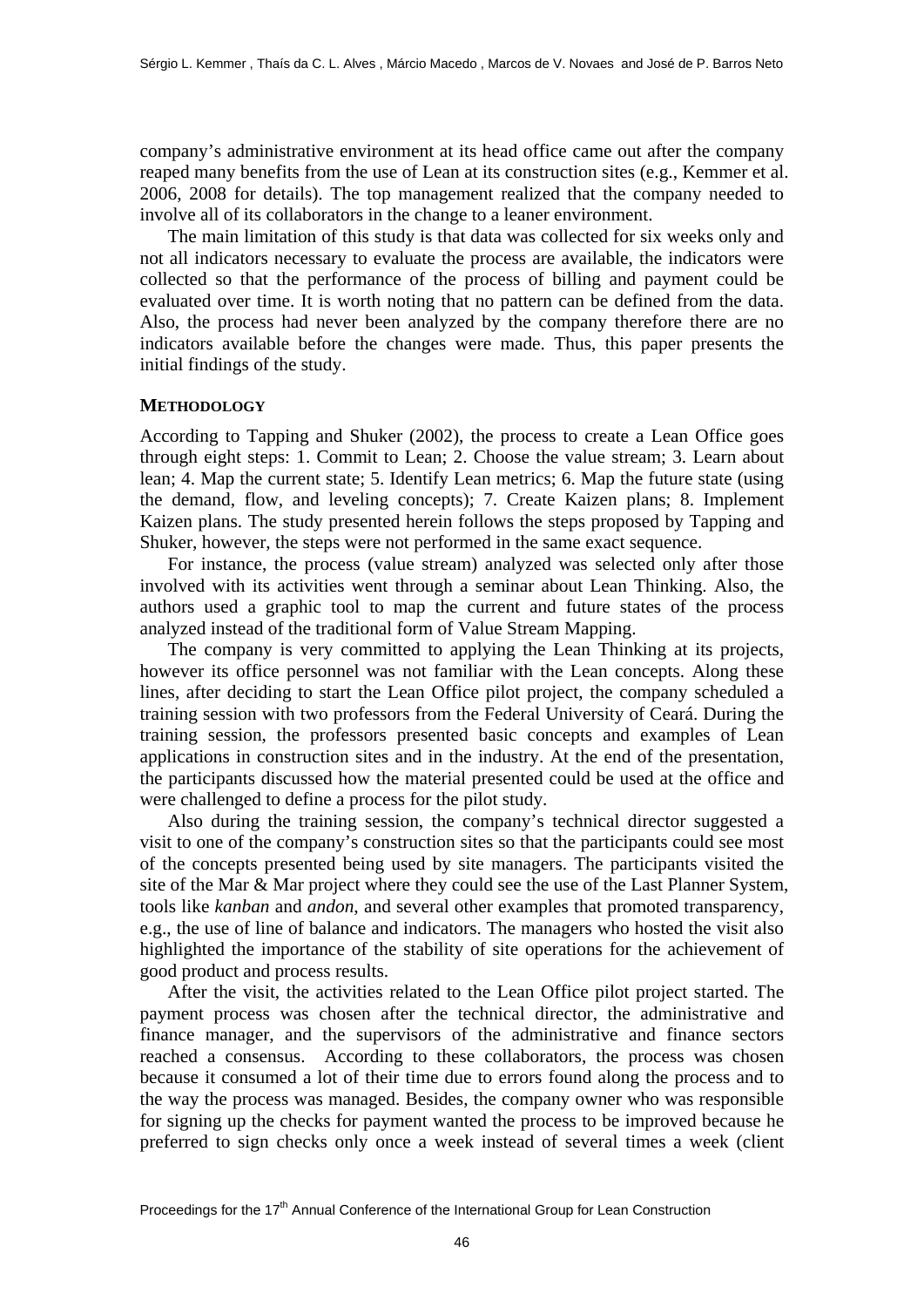requirement). While this requirement is counterintuitive according Lean concepts, the company owner had this wish and the system had to be adapted to match his needs.

Once the process was defined, weekly meetings were set. The participants of the meetings were the administrative and finance manager, the production manager, the coordinator of supply and logistics, and the finance and supply supervisors. In these meetings the participants worked to map the current state as well as to define a desired future state map of the process

The participants also defined indicators to evaluate the efficiency of the process and to identify the problems that prevented the smooth flow of work. The first indicator was collected by the administrative and finance sector so that the problems found in the invoices billed to the company by subcontractors in different construction sites could be tracked. The other indicator was collected by the coordination of supply and logistics to track the frequency and types of problems found in the approval of the payments.

## **DISCUSSION OF RESULTS FOR THE PILOT PROJECT**

This section presents the description of the current state of the process when the pilot project started, the future state devised by the team, and the results of the indicators used in the analysis.

# **CURRENT STATE MAP**

Every week, on Tuesdays, the construction managers have to send to the company's headquarters all the invoices and requests for payment (RFP) that are due from Thursday (same week) to Wednesday (following week). In the current state, each project accumulates the invoices for all the resources acquired over the week and sends the invoices with the RFPs in a single large batch to the headquarters every Tuesday by 6 PM (end of work day). On Wednesday, starting from 8 AM, the administrative and finance sector checks the invoices and RFPs for taxes, bank payment invoices, receipts, and types of payments. At 2 PM the same sector delivers in a single batch all the invoices and RFPs to the coordinator of supply and logistics (CSL), who checks them in terms of quantities billed and contracts, and controls the payments that have to be made before resources are delivered on site (e.g., ceramic tiles).

On Wednesday in the afternoon, and often times after the regular work hours, the CSL checks all the invoices and RFPs received and categorizes them in terms of money value. Then, usually on Thursday mornings, the CSL and the person in charge of the final authorization of the payment analyze each category. The Technical Director and the Technical Manager also participate of the analysis of the invoices and the RFPs. Finally, after the authorization of the invoices and their payments by different managers at the office, the CSL sends the documents to the finance supervisor so that she can prepare, during her (supposed) lunch break, all the checks to be signed by the company owner starting from 2 PM of the same day.

Figure 1 graphically depicts all the steps (full cycle) necessary to process a RFP and authorize its payment. The analysis of Figure 1 reveals that the starting point of the process, i.e., sending the invoices and RFPs from the construction site to the office, represents a large batch of documents sent all at once. This practice (large batch) leads to the overload of people who deal with these documents at the office.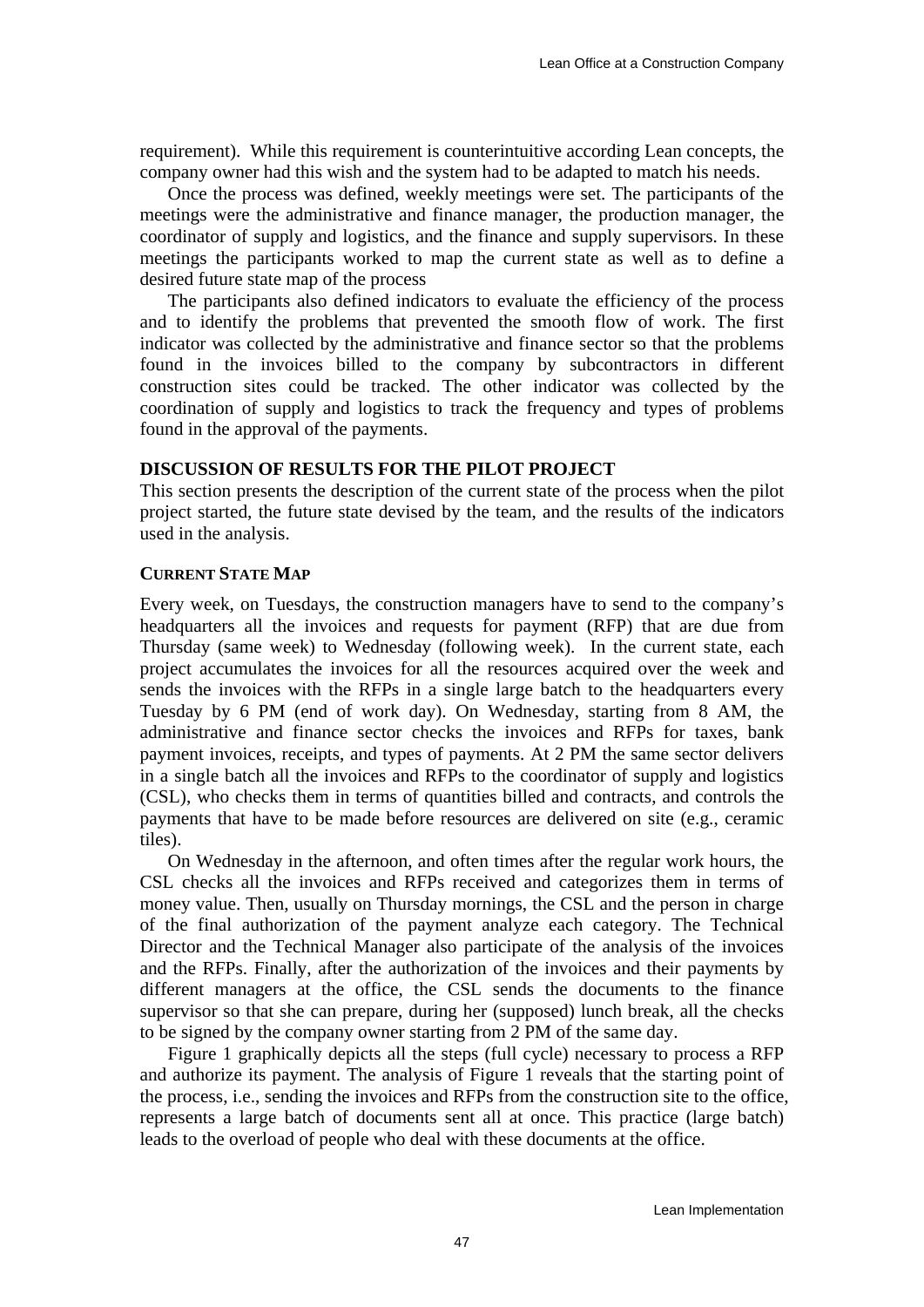The existing process requires that the administrative and finance sector and the supply and logistics sector work extra hours to comply with what has been defined by the upper management (the company  $VP =$  the process customer). The CSL works after hours in the end of the day to check all the invoices and RFPs, the finance supervisor has to work during her lunch break to meet the deadline for giving the checks ready to be signed to the administrative and finance manager who finally meets the company owner for the check-signing process.



Figure 1: Current State Map

#### **FUTURE STATE MAP**

The future state map for the process is based on the value as perceived by the final client of the billing and payment process, i.e., the company VP wants to sign the checks once a week on Thursday starting from 2 PM. The process owners, the coordinator of supply and logistics (CSL) and the finance supervisor, would rather receive small batches of invoices and RFPs regularly over the week to avoid the concentration of work in the day before payments are due. Figure 1 was altered to reflect the future state based on the customer and process owners demands (Figure 2).

The first change from the current to the future state was the transfer batch for invoices and RFPs send from the sites to the office. Instead of sending all the RFPs to the company's headquarters once a week in a big batch, the project sites started to send the payments daily (frequent and small batches, milk runs). As the office receives small daily batches sent by the project sites, it is possible to level the processing of these documents in different sectors. Before the change, the batch of bills was pushed from the administrative and finance department to the coordination of supply and logistics always on Wednesdays at 2 PM. Now, the CSL pulls the bills according to his capacity throughout the week. Pulling the bills daily based on its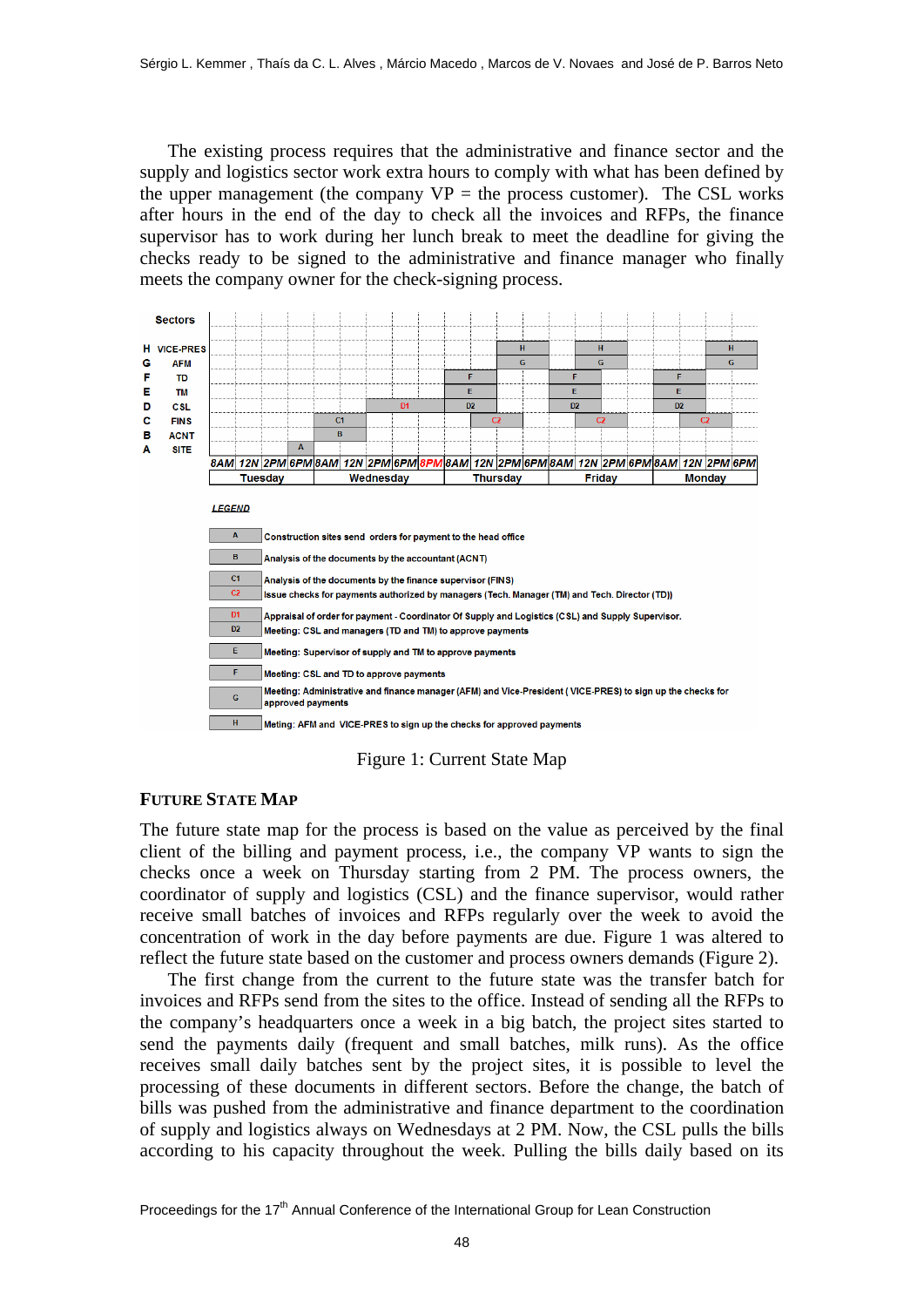actual conditions has reduced the peaks (on Wednesdays) and valleys that once existed in the coordination of supply and logistics.

There were also changes at the construction sites. Before the change, the site manager had to sign all the RFPs always on Tuesdays. After the proposed changes, the site manager signs the RFPs daily so that small batches can be sent to the head office. Sending invoices and RFPs in small and frequent batches allowed the errors in the billing process to be quickly detected and corrected over the week so that the payments could be made on time.



Figure 2: Future State Map

#### **ANALYSIS OF INDICATORS**

The indicators were collected during the first weeks of the pilot project so that managers could get familiar with the problems that halted the flow of payment. Based on the results provided by the indicators, during the meetings, managers involved in the pilot project have searched for ways to improve the process and mitigate the problems identified. They have tried to provide initial ideas for improving the process.

The indicator collected by the administrative and finance department reveals the problems found in the invoices sent by the different project sites (Figure 3), whereas the indicator collected the coordination of supply and logistics reveals the number of RFPs that were not authorized during the checking process (Figure 4). Figure 3 shows that the problems identified are concentrated into three factors: lack of documents sent with the invoice (receipts, payment authorization), errors in inputting the data in the company's system, and the due dates of the invoices.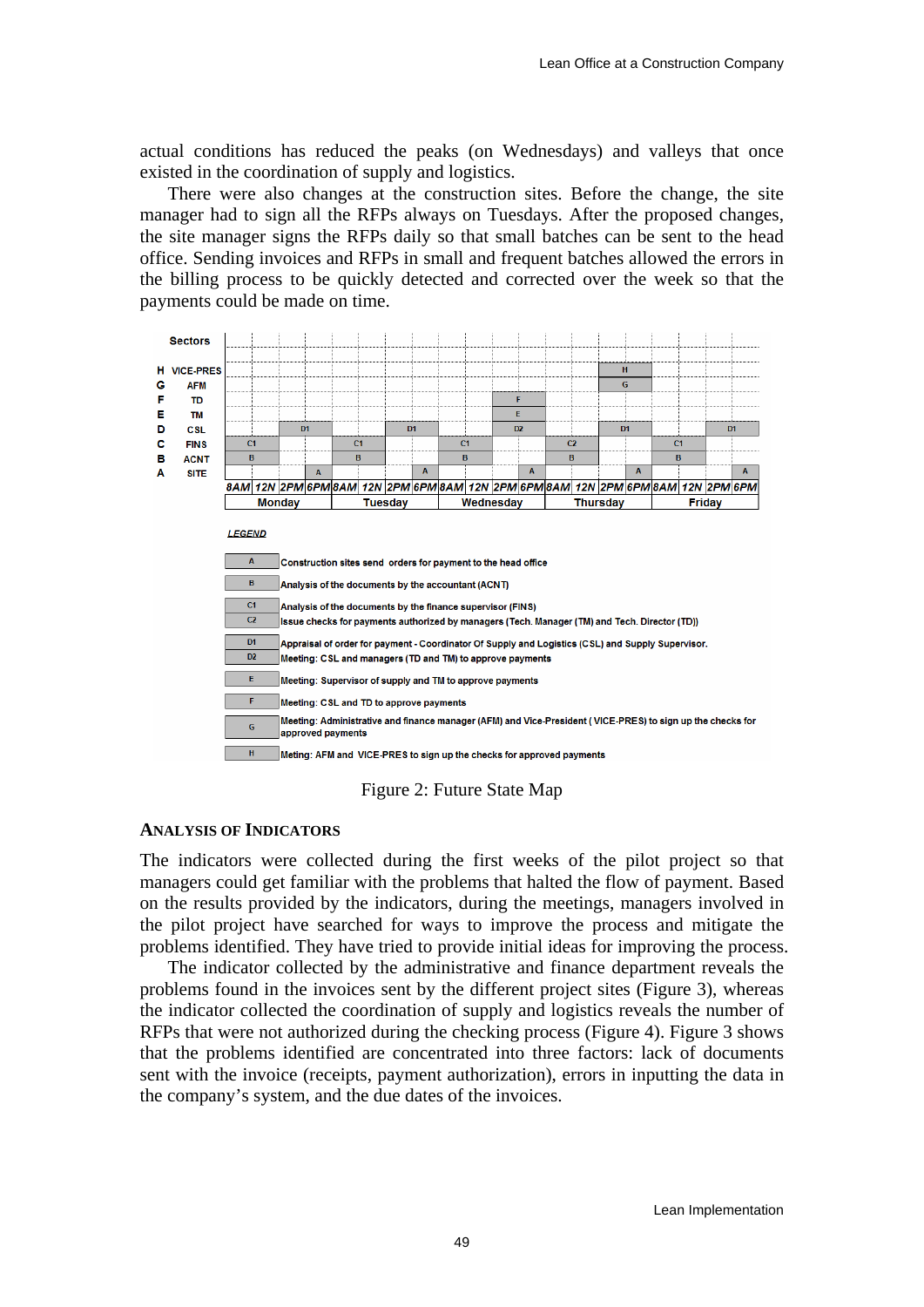

Figure 3: Problems Identified In the Invoices Send For Payment

Regarding the indicator collected by the coordination of supply and logistics, it shows a reduction in the percentage of the number of RFPs not authorized when compared to the total number RFPs. In the first week of the study, 20% of all payments were not authorized whereas in the sixth week a total of 5.32% were not approved. The main cause identified for the non-authorized payments was due to the lack of documents necessary for the appraisal and approval. Figure 4 shows that the initial changes proposed have resulted in a reduction in the failure demand.



Figure 4: Total Number of RFPs and Non-authorized RFPs

The administrative and finance department and the coordination for supply and logistics have realized that they needed to train the site personnel and explain the main prerequisites for a bill to go through a smooth flow of appraisal and approval. In other words, people at the project sites have to know what the client requirements at the office are.

Also, after the data was analyzed, the office personnel perceived that some suppliers interfered negatively in the process of billing and payment. According to

Proceedings for the 17<sup>th</sup> Annual Conference of the International Group for Lean Construction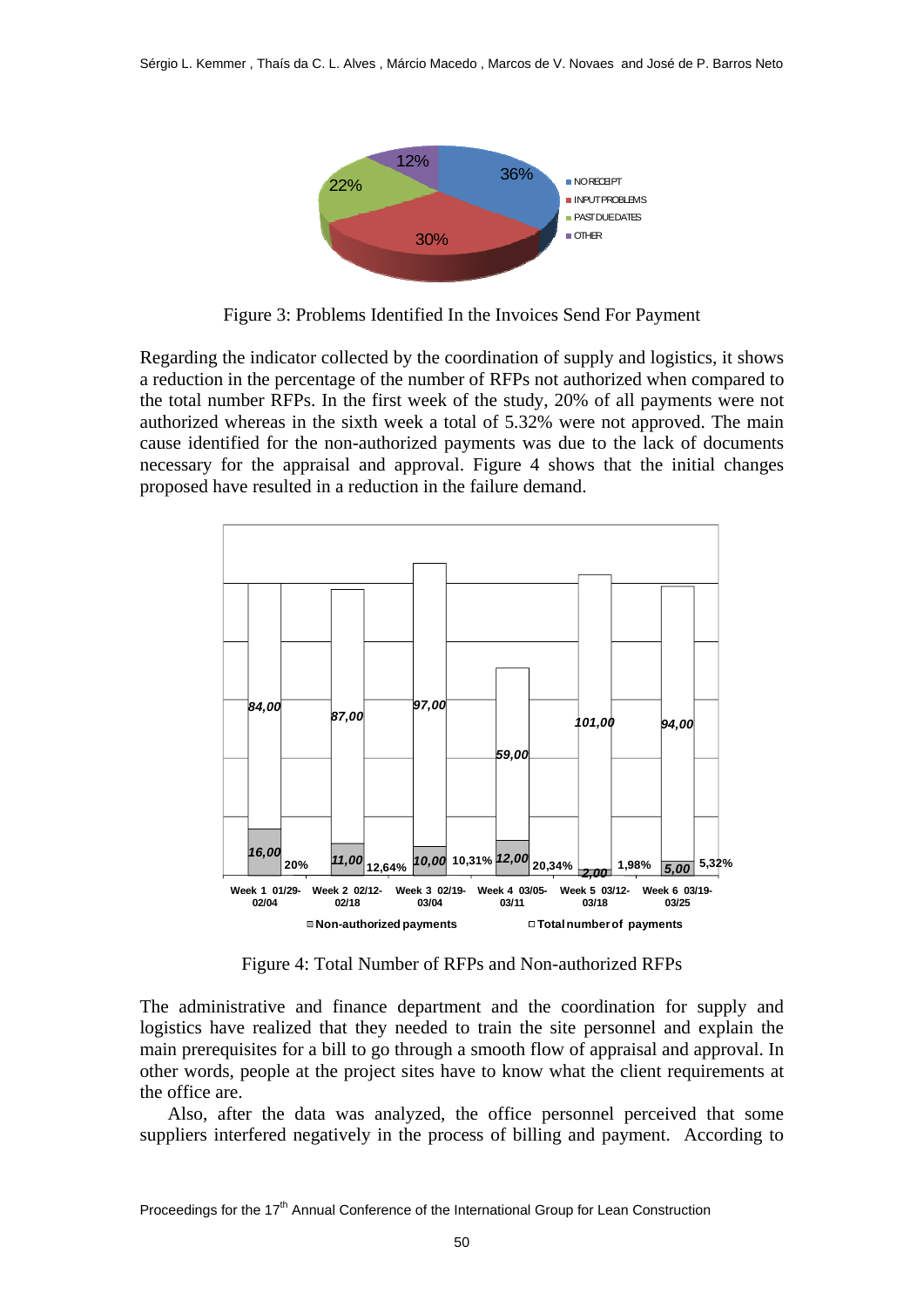the finance supervisor the way some suppliers sent their invoices and RFPs to the head office, without first sending these documents to be checked and approved by the site that had contracted them, was inadequate. Every invoice must be first sent to the site manager who hired the supplier and if approved it should be sent to the company's headquarters for processing and payment. This would avoid wrong invoices or invoices lacking documents necessary for the approval process (avoid failure demand).

## **COMMENTS ON THE PILOT PROJECT**

Some comments made by participants of the pilot projects caught the authors' attention, especially those related to the need to change people mindset at the office and the construction sites.

The finance supervisor pointed out that she liked to have invoices and RFPs delivered early to her so that she would have enough time to solve problems related to the documentation sent by project sites. The finance supervisor always tried to deal with the problems when they happened (failure demand) without ever questioning the root causes of these problems, as a consequence they kept showing up every week.

After a brief presentation of the problems identified during the study, some of the people who had their performance evaluated by the indicators demonstrated they were discontent with the results. Some collaborators at the project sites (administrative staff), who were in charge of organizing the invoices and RFPs before they are sent to the head office, felt uncomfortable to have the problems they somehow had helped to generate displayed to others in the company. Thus, to avoid this situation in the meeting when the results were displayed, those in charge of the pilot project discussed the objectives of the project and the Lean concepts considered to avoid future misunderstandings.

The coordinator of supply and logistics pointed out that his daily work has improved a lot due to the new process defined in the future state (Figure 2). According to him, now he and his co-workers only need the regular work hours to adequately analyze and check the bills they receive.

The administrative staff at the construction sites complained about the daily milk runs that send invoices and RFPs to the head office as they are not convinced that is the best way to carry out this process, they cannot see the benefits for the office personnel yet, and because they were used to the old way of doing things. The documents still arrive at the office in variable batches and tend to arrive in larger batches close to the last time available to process them. Therefore, it is necessary to bring all people involved with the process to a seminar so that they can get familiar with the Lean Thinking and its advantages to the company in the long run.

#### **CONCLUSIONS**

The paper presented the use of Lean concepts, principles and tools applied to administrative activities, i.e., billing and payment process, performed at a construction company's headquarters. Even though the company has advanced in the implementation of Lean Thinking at its construction sites, only the activities related to production have been directly affected. The administrative staffs who work at the project site still cannot see the benefits of the Lean Thinking and have presented some discontent with the Lean Office initiative. The company still needs to discuss the